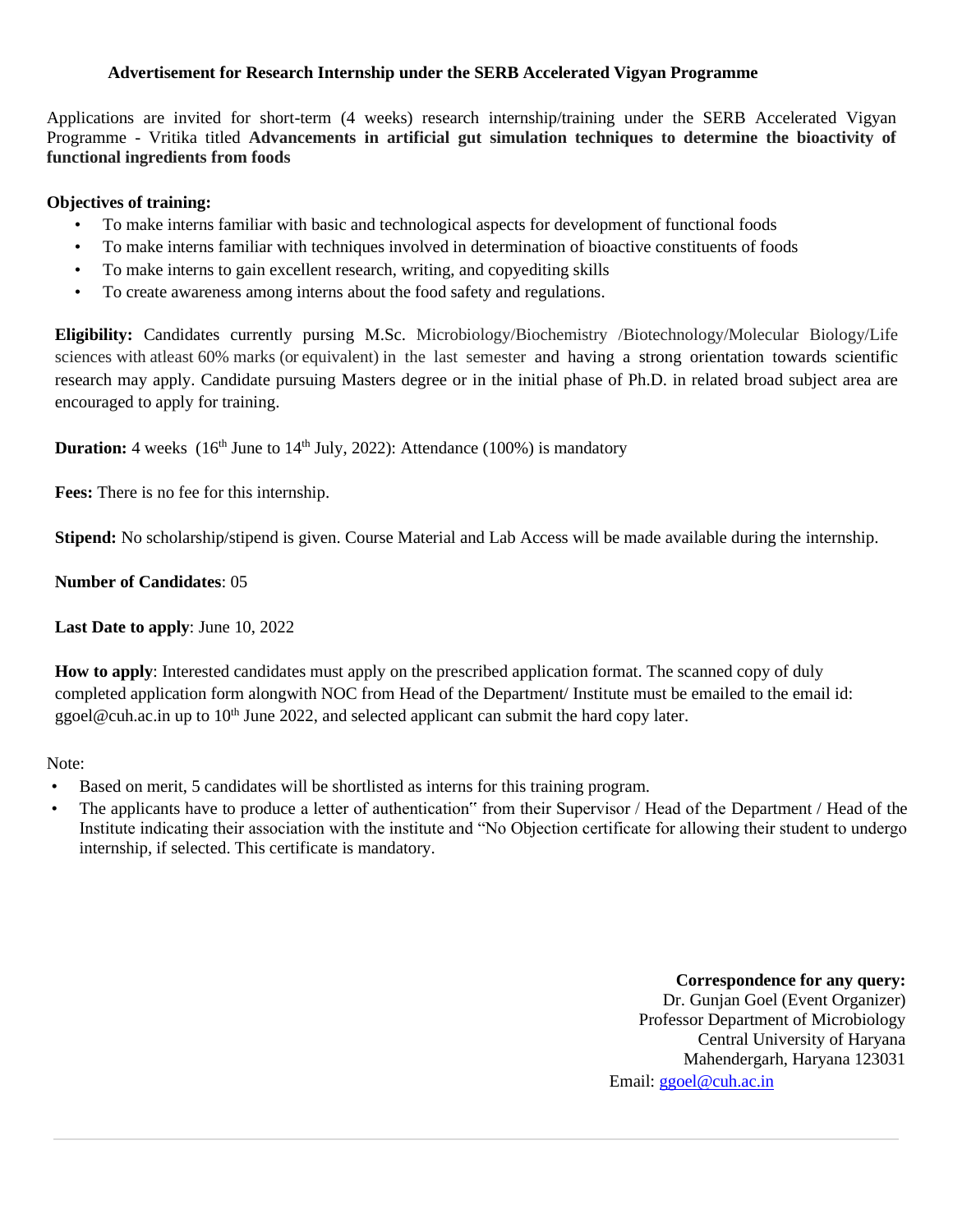

# **CENTRAL UNIVERSITY OF HARYANA**



(NAAC Accredited 'A' Grade University)

# **MAHENDERGARH- 123031 (HARYANA)**



# **Application Form for SERB, Accelerate Internship (Training and Skill) Program 2022**

Name of the event**: Advancements in artificial gut simulation techniques to determine the bioactivity of functional ingredients from foods**

Duration of Course: **4 Weeks (16th June-14 th July, 2022)**

Organised by: **Department of Microbiology**

# Event Organizer: **Prof. Gunjan Goel**

| Sl. No         | (All the columns are to be compulsorily filled in neatly in capital letters) |                        |  |  |  |
|----------------|------------------------------------------------------------------------------|------------------------|--|--|--|
| $\mathbf{1}$   | Name                                                                         |                        |  |  |  |
| $\overline{2}$ | Course (PG/Ph.D.) /Specialization                                            |                        |  |  |  |
| $\overline{3}$ | Year of Study (Current semester)                                             |                        |  |  |  |
| $\overline{4}$ | Department                                                                   |                        |  |  |  |
| 5              | College/Institute/University with address                                    |                        |  |  |  |
| 6              | Mobile no.                                                                   |                        |  |  |  |
| $\overline{7}$ | Email ID                                                                     |                        |  |  |  |
| 8              | Date of birth                                                                | Gender:<br>Male/Female |  |  |  |
| 9              | A) Name of guardian                                                          |                        |  |  |  |
|                | (Father/Mother/Others)                                                       |                        |  |  |  |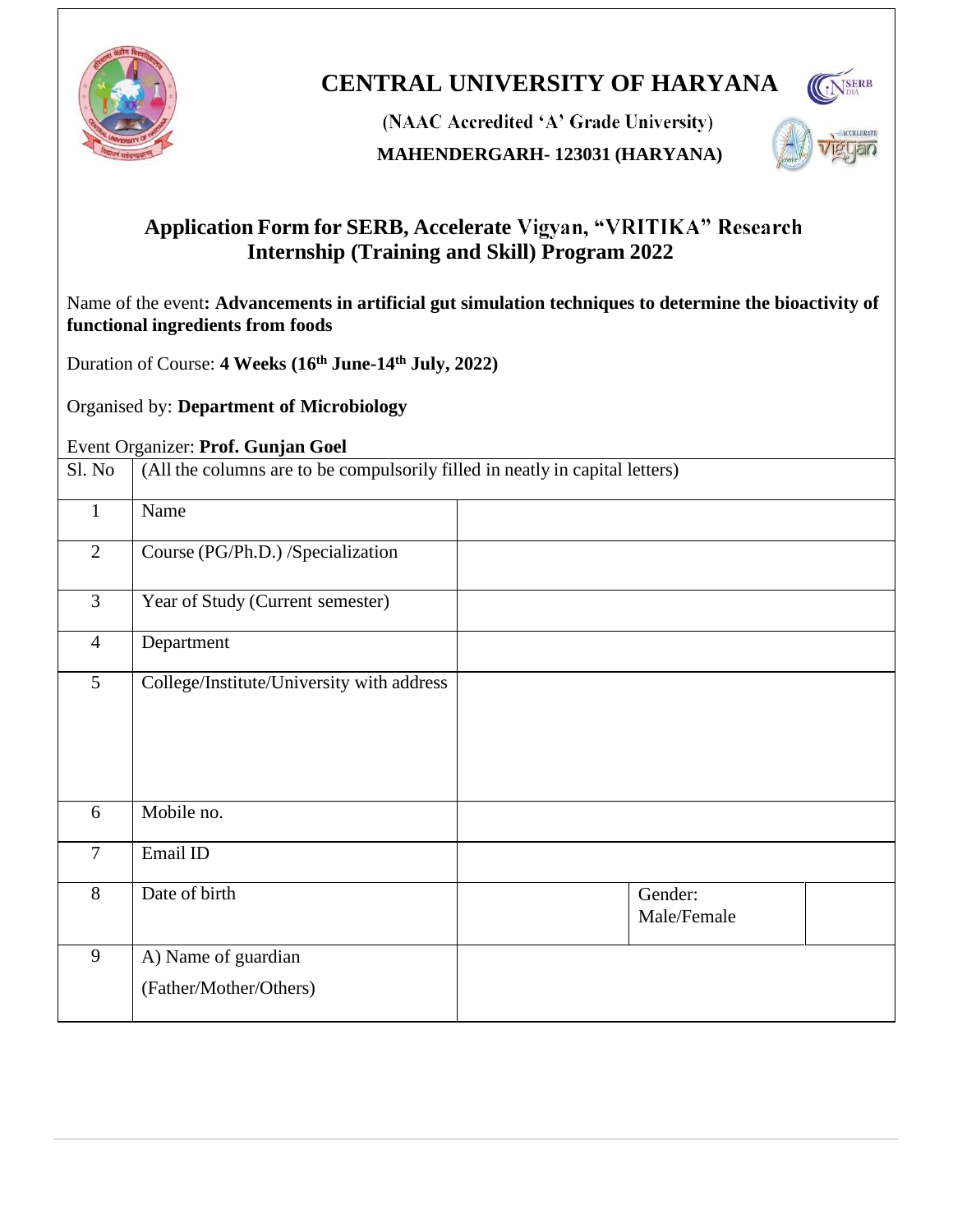| B) Contact Address with contact number                     |  |                            |                                       |                                            |                                                                                         |  |
|------------------------------------------------------------|--|----------------------------|---------------------------------------|--------------------------------------------|-----------------------------------------------------------------------------------------|--|
|                                                            |  |                            |                                       |                                            |                                                                                         |  |
|                                                            |  |                            |                                       |                                            |                                                                                         |  |
|                                                            |  |                            |                                       |                                            |                                                                                         |  |
| <b>Details of Examination Passed</b>                       |  |                            |                                       |                                            |                                                                                         |  |
| Course                                                     |  | Specialization<br>(If any) | College/<br>Institute /<br>University | Results<br>declared<br>up to<br>(semester) | Cumulative<br>% of Marks<br>$/$ CGPA<br>$/$ CPI<br>upto the last<br>declared<br>results |  |
| <b>UG</b>                                                  |  |                            |                                       |                                            |                                                                                         |  |
| PG                                                         |  |                            |                                       |                                            |                                                                                         |  |
| Others                                                     |  |                            |                                       |                                            |                                                                                         |  |
| Motivation to undergo this internship program (100 words): |  |                            |                                       |                                            |                                                                                         |  |
|                                                            |  |                            |                                       |                                            |                                                                                         |  |
|                                                            |  |                            |                                       |                                            |                                                                                         |  |
|                                                            |  |                            |                                       |                                            |                                                                                         |  |
|                                                            |  |                            |                                       |                                            |                                                                                         |  |
|                                                            |  |                            |                                       |                                            |                                                                                         |  |
|                                                            |  |                            |                                       |                                            |                                                                                         |  |
|                                                            |  |                            |                                       |                                            |                                                                                         |  |

## **Self-Declaration**

I hereby declare that the statements made in this application are true, complete and correct to the best of my knowledge and belief. I also ensure that during the internship I will follow all the rules and regulations stipulatedby **CUH, Mahendergarh**

# **Date:** (Signature of the applicant)

**Note:** Scanned copy of this application to be mailed to (ggoel@cuh.ac.in) on or before (10/06/2022).